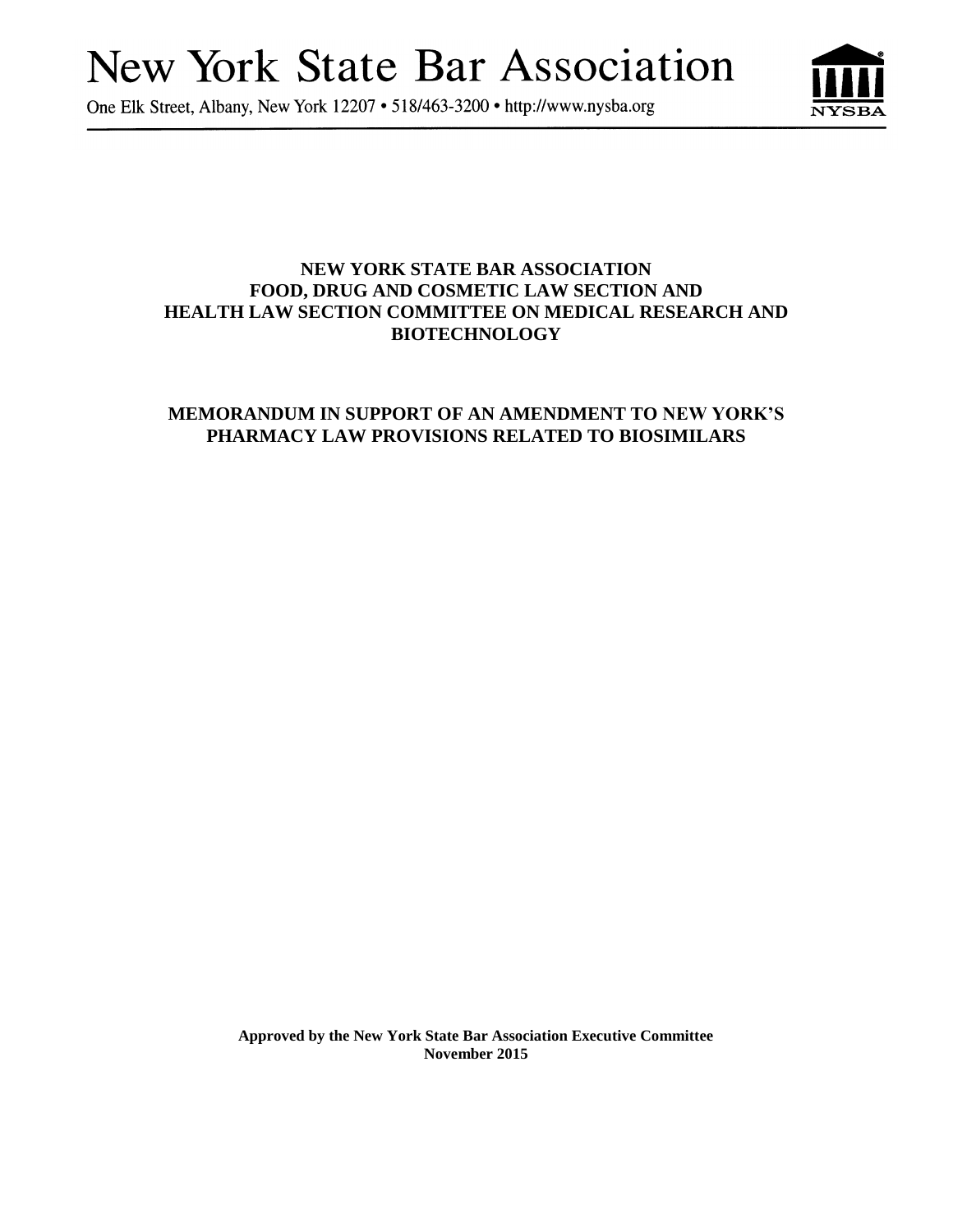#### Executive Summary

The Food, Drug and Cosmetic Law Section and the Health Law Section Committee on Medical Research and Biotechnology of the New York State Bar Association, for the reasons set forth in this memorandum, supports amendments to New York's Pharmacy Laws to permit the automatic substitution of interchangeable biosimilar products for their reference biological counterparts and dispensing highly similar biosimilar products consistent with the Biologics Price Competition and Innovation Act (BPCIA). We believe amendments to New York's Pharmacy Laws, as provided below, are necessary, because New York's current Pharmacy Laws exclude biological products from the definition of "drugs" and do not address how pharmacists should handle substitution for interchangeable biosimilars or dispense highly similar biological products by prescription. Without modification to New York's Pharmacy Laws, we believe interchangeable biosimilar products would likely require a new prescription, contrary to the BPICA. In particular, FDA's first-approved biosimilar product, Zarxio<sup>®</sup> (filgrastim-sndz) is a highly-similar biosimilar that may be dispensed by pharmacies in response to an initial prescription for the reference product, Neupogen® (filgrastim), assuming a patient's prescriber writes a prescription for Zarxio<sup>®</sup>. In the future, the developing biosimilars industry hopes to submit and have FDA approve interchangeable biosimilar products that may be automatically substituted for the reference biological product without the prescriber's intervention to write a new prescription, e.g., if prescribed as Neupogen<sup>®</sup> or filgrastim. Our proposed legislation would provide necessary definitions for both highly-similar biosimilars and interchangeable biosimilars, as well as a new provision to affirmatively provide prescribers with access to their patient's pharmacy records for dispensing all drug and biological products down to the lot number, permitting more accurate adverse event reporting and attribution to the appropriate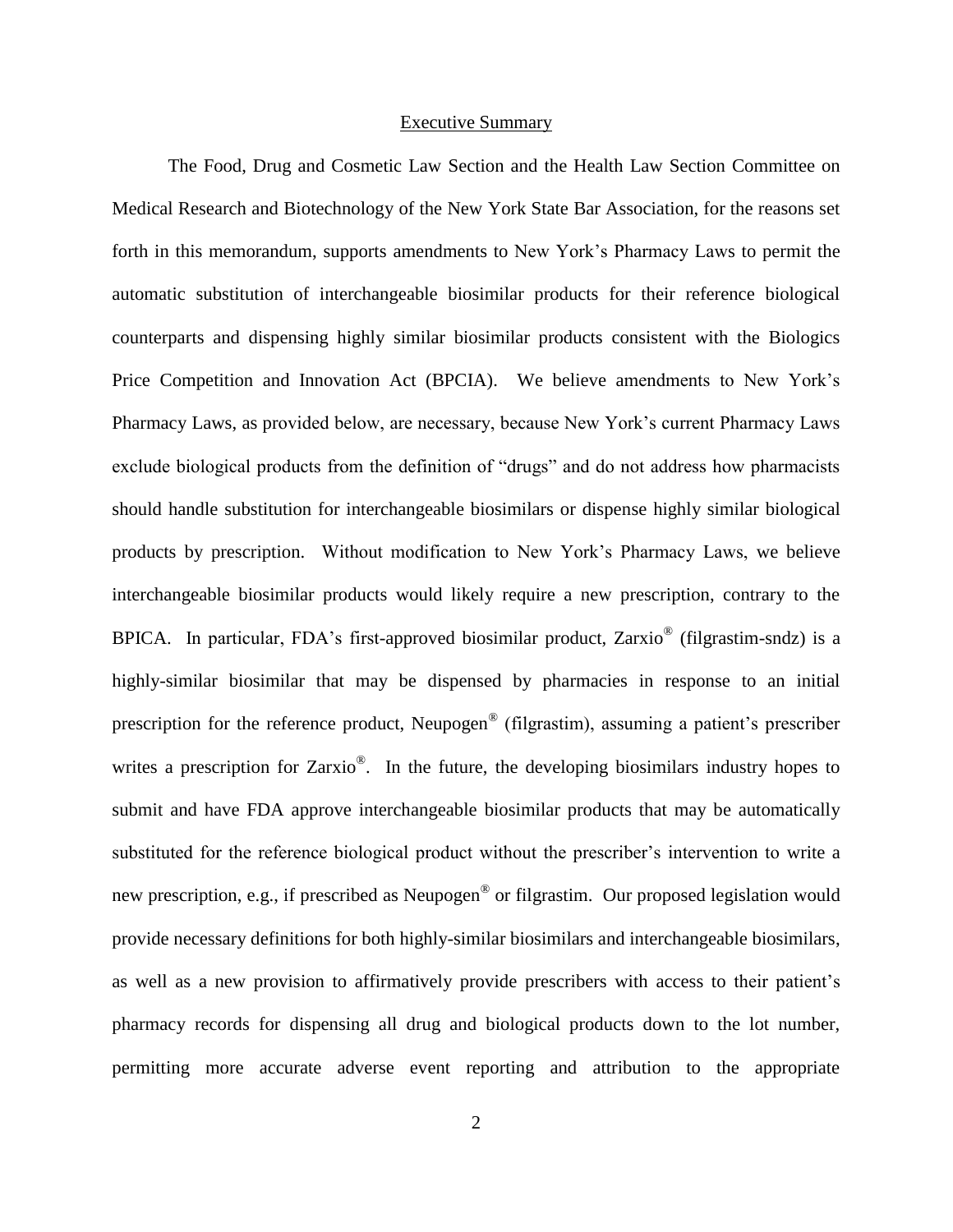medication(s). We hope that this elegant yet simple solution will be adopted by additional states, as they look for ways to address adverse event reporting for biological and other medical products, which has been raised as an issue in the context of drug products.<sup>1</sup>

#### **I. History of Biosimilars**

 $\overline{a}$ 

The BPCIA establishes a pathway for subsequent or follow-on biologics to obtain approval based upon a showing of "biosimilar[ity]" to a currently approved product. *See* 42 U.S.C. § 262(k). Biosimilars have been approved in other countries with robust regulatory systems, such as Canada, Europe, and Japan since on or about 2009, but the United States is unique to include the possibility for a biosimilar product to be determined to be interchangeable with the reference product. A product is "biosimilar" to a reference product if such product is "highly similar to the reference product notwithstanding minor differences in clinically inactive components" and "there are no clinically meaningful differences between the biological product and the reference product in terms of the safety, purity, and potency of the product." Data demonstrating biosimilarity must be derived from (i) analytical, (ii) animal studies (including the assessment of toxicity); and (iii) a clinical study or studies. *Id.*  $\S 262((k)(2)(A)(i)(I)(aa)-(cc)$ .

A biosimilar may also be deemed to be "interchangeable", if a showing is made that the biosimilar "can be expected to produce the same clinical result as the reference product in any given patient," and "for a biological product that is administered more than once to an individual, the risk in terms of safety or diminished efficacy in alternating or switching between use of the [biosimilar] and the reference product is not greater than the risk of using the reference product

<sup>&</sup>lt;sup>1</sup> Specifically, a number of innovator biological product companies have asserted that adverse events tend to be attributed to innovator drug products even after the product has multiple generic products, because the actual product dispensed and lot number are not recorded in adverse event forms by physicians.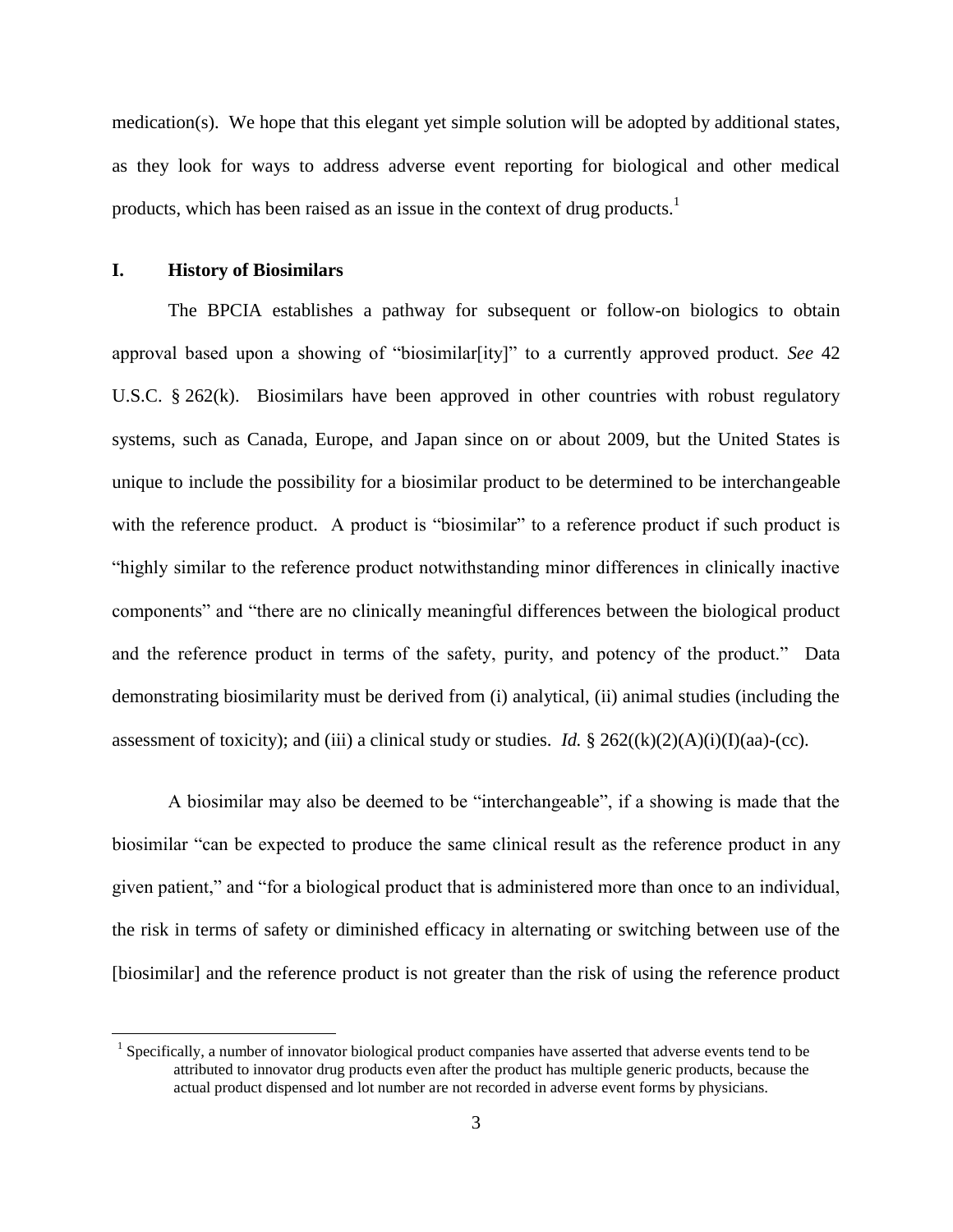without such alteration or switch." *Id.*  $\S 262(k)(4)(A) - (B)$ . A product that is found to be interchangeable with respect to a reference product may also "be substituted for the reference product without the intervention of the health care provider who prescribed the reference product." *Id.* §§ 262(i)(3), (k)(6).

While numerous questions remain for biosimilar products, especially regarding product naming and standards for interchangeability, FDA's potential or at least "placeholder" approach to biosimilar labeling was revealed in the approval of Zarxio<sup>®</sup>. Zarxio<sup>®</sup>'s labeling does not state that the product is a biosimilar, nor does it state that the product has not been found to be interchangeable with the reference product. While initial FDA draft guidance indicated that a clear statement that the product has (or has not) been determined to be interchangeable is "necessary for a health professional to make prescribing decisions." *See* FDA, Draft Guidance for Industry, Scientific Considerations in Demonstrating Biosimilarity to a Reference Product, 20-21 (Feb. 2012), FDA's revised guidance now omits this language, suggesting that FDA's *Purple Book: Lists of Licensed Biological Products with Reference Product Exclusivity and Biosimilarity or Interchangeability Evaluations* ("the Purple Book", a book that lists approved biological products, including biosimilars), will adequately informs prescribers of each biosimilar's reference product and interchangeability determination. The proposed changes to New York's Pharmacy Laws incorporate the Purple Book into a new New York interchangeable biosimilars formulary, in a similar fashion to how generic drugs are pooled from FDA's *Orange Book: Approved Drug Products with Therapeutic Equivalence Evaluations* ("the Orange Book", a book that lists approved drug products, including generic drugs that may be automatically substituted for their reference product). Such new provisions are necessary to enable pharmacists to freely substitute interchangeable biosimilar products for the reference product in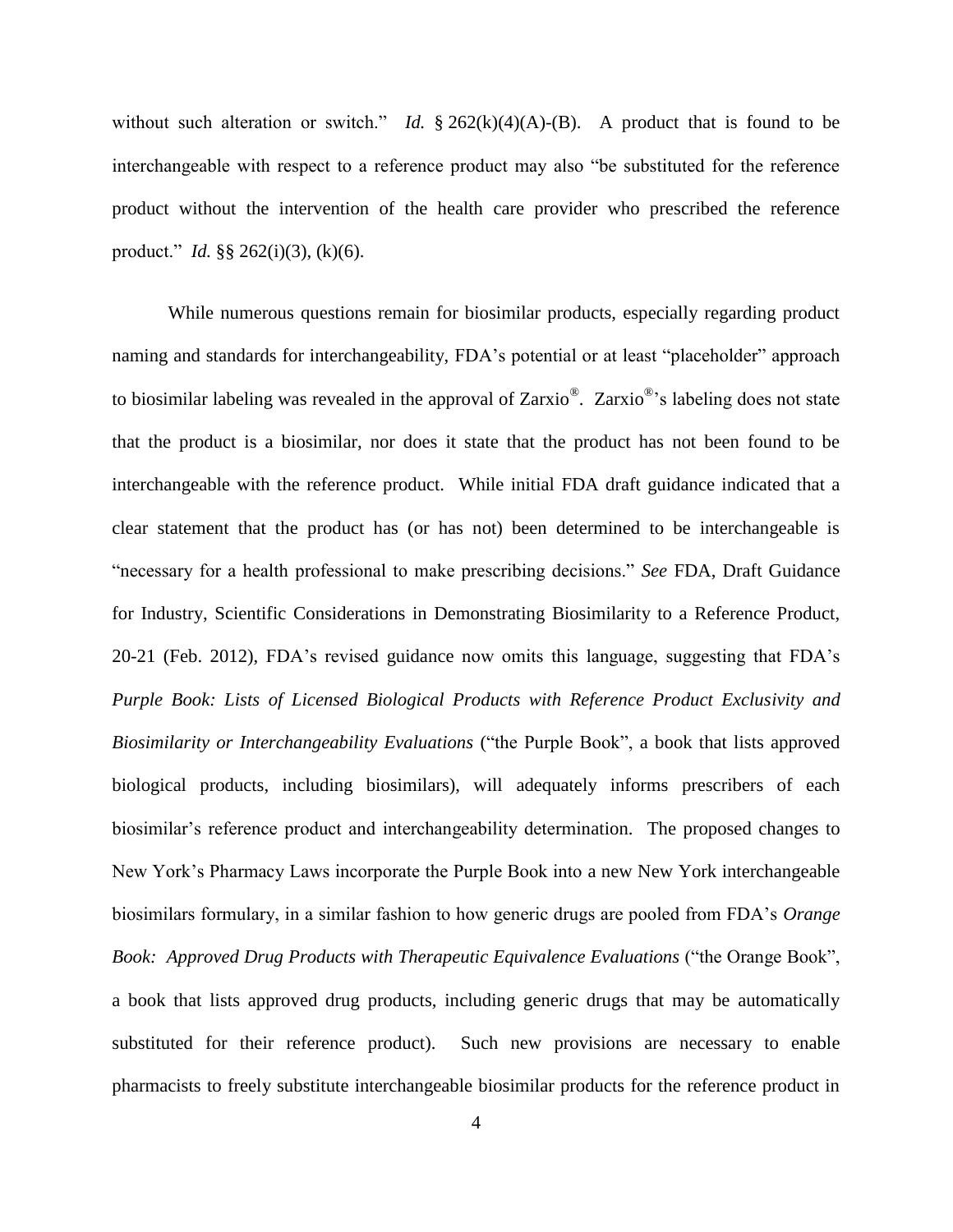the same way that generic drugs may be automatically substituted for their reference product; New York's current Pharmacy Laws only address generic drugs, not highly similar and interchangeable biosimilar products, as they are new under the BPCIA.

## **II. New York**

New York's Pharmacy Laws provide for automatic substitution of generic versions for prescription drugs, assuming the generic version costs less than the reference product. New York's Pharmacy Laws establish a mechanism to establish a formulary of generic drugs, drawn from the Orange Book. An FDA "AB-rated" generic drug may be automatically substituted for the reference product without intervention of a patient's prescriber, because FDA has approved the generic drug as pharmaceutically and therapeutically equivalent to the reference product based on bioequivalence and other data. New York's Pharmacy Laws, however, currently have no provisions to address the automatic substitution of interchangeable biosimilar products nor how highly similar biosimilar products will be dispensed. The amendments provided below will define highly similar versus interchangeable biosimilar products and provide for a mechanism to automatically substitute interchangeable biosimilar drugs products as intended under the BPCIA. Similarly, the provisions will permit pharmacists to discuss biological and biosimilar choices for patients and facilitate communications with patients' prescribers much as they do for other prescription drug and medical device products. The proposed amendments to New York's Pharmacy Laws build upon amendments made in other states for their pharmacy laws, providing a superior yet more efficient mechanism to track actual prescriptions dispensed to patients (including lot numbers) that may be accessed by a patient's prescriber, yielding more accurate adverse event reporting for both drug and biological products. We believe that if this mechanism is adopted by New York and other states, physicians will provide FDA and other public health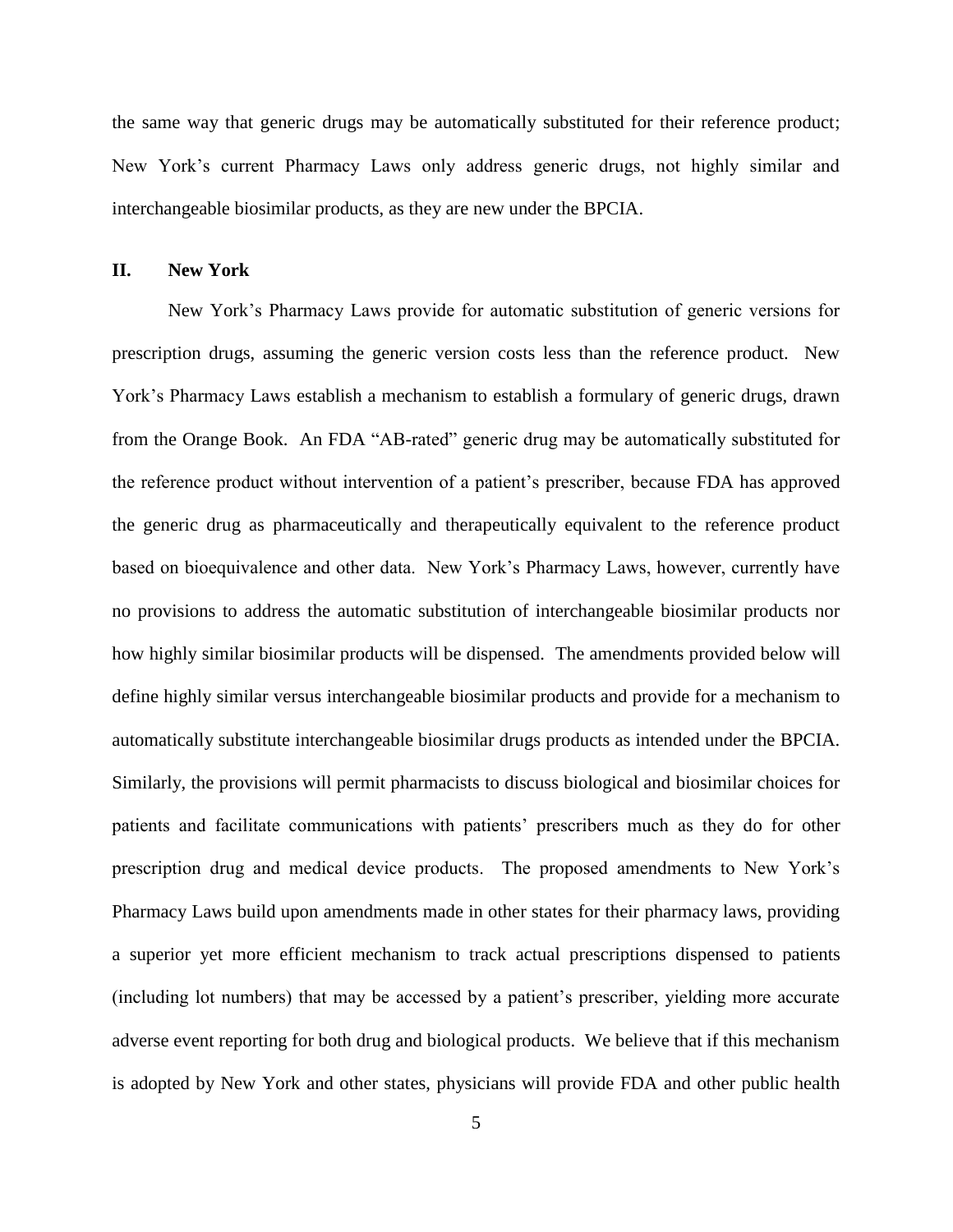authorities with more accurate track-and-trace mechanisms to more effectively attribute adverse events to actual products dispensed, resulting in better public health decisions related to these products. And perhaps most importantly, our proposed mechanism requires minimal extra work for pharmacists in contrast to the systems proposed in other states that are much more time intensive and less effective, especially for reporting down to lot information.

#### **III. Other States**

To date, fifteen states have amended their Pharmacy Laws to allow the automatic substitution of interchangeable biosimilar products and dispensing of highly similar biological products. Many of these states enacted provisions in 2015 with the advent of FDA's approval or Zarxio<sup>®</sup> (see attached list we have been tracking) and others are in the works that were facilitated by consensus language for substitution of interchangeable biosimilar products for their reference product developed by the Biological Industry Organization (BIO), the Pharmaceutical Research and Manufacturers of America (PhRMA), and the Generic Pharmaceutical Association (GPhA) (minus one member), Express Scripts (ESI), supported by 24 biological manufacturers. None of the states have adopted the consensus language exactly as written, in part because each state's pharmacy laws are different.

The consensus language requires that prescribers may require no automatic substitution of interchangeable biosimilars if prescribed "dispense as written" and the following:

> Within a reasonable time following the dispensing of a biological product, the dispensing pharmacist or the pharmacist's designee shall communicate to the prescriber the specific product provided to the patient, including the name of the product and the manufacturer. The communication shall be conveyed by making an entry in an interoperable electronic medical records system or through an electronic prescribing technology or a pharmacy record that is electronically accessible by the prescriber. OTHERWISE,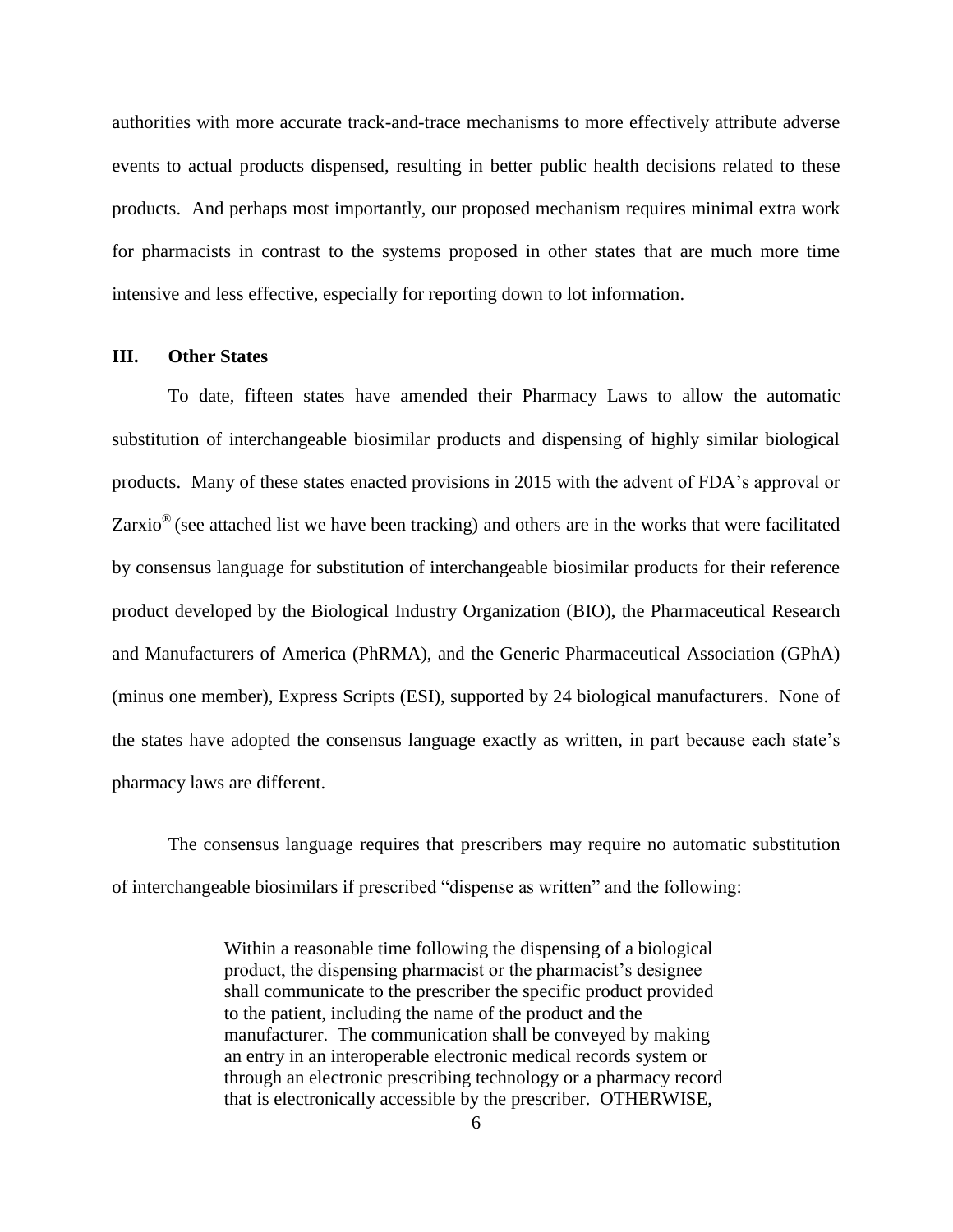the pharmacist shall communicate the biologic product dispensed to the prescriber, using facsimile, telephone, electronic transmission, or other prevailing means, provided that communication shall not be required where:

• There is no FDA-approved interchangeable biologic for the product prescribed; or

•a refill prescription is not changed from the product dispensed on the prior filling of the prescription.

While we believe that this consensus language was a positive step toward more states amending their pharmacy laws to permit dispensing biosimilar products and in particular interchangeable biosimilars, we found that these provisions have weaknesses that we could improve upon for New York. As provided below, our proposal would incorporate the concept of reporting biosimilar dispensing in a patient's interoperable health record or electronic prescribing technology when available, yet requiring that more detailed information be provided in a patient's prescription, including the lot number, which can readily be added at the time of prescription. Our proposal would obviate the need for communicating the biologic product dispensed to the prescriber, using facsimile, telephone, electronic transmission, or other prevailing means in the absence of an interoperable health record or electronic prescribing means, which currently are not available throughout New York. Accordingly, our key provision that is comparable to this consensus language reads:

> Following the dispensing of a prescription, the dispensing pharmacist or the pharmacist's designee shall communicate the specific product provided to the patient, including the nonproprietary and any proprietary name of the product, manufacturer, and lot number. The communication shall be conveyed by making an entry in an interoperable electronic medical records system or through an electronic prescribing technology, or a pharmacy benefits management system, or pharmacy record that is electronically accessible by the prescriber, if available. The pharmacist shall record the name of the manufacturer and the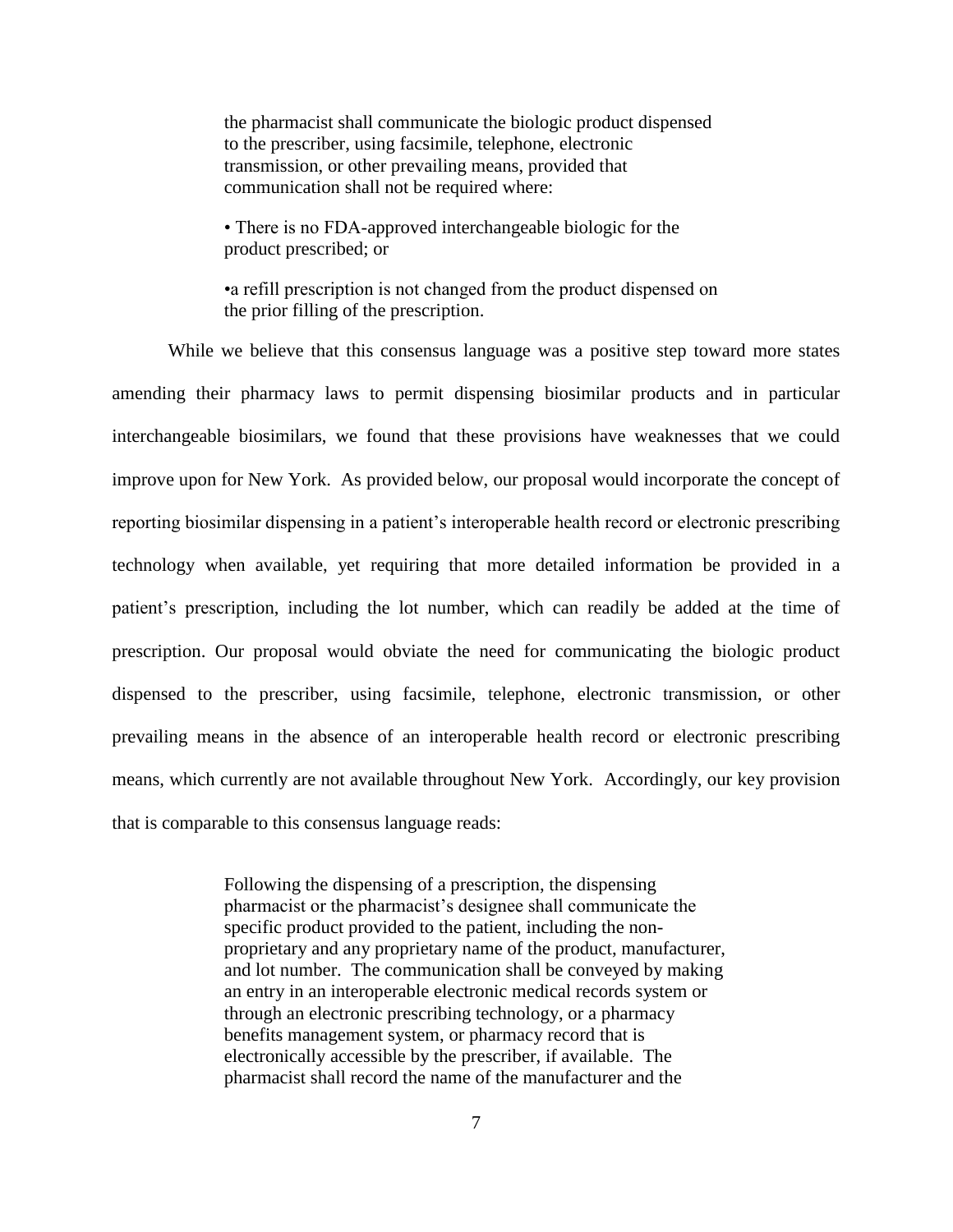production lot number of the product dispensed on the original prescription.

As noted below, there are other conforming amendments to New York's Pharmacy Laws including provisions for providing a prescribing physician access to the physician's pharmacy records for more accurate adverse event reporting and the development of a formulary for interchangeable biosimilars, when available.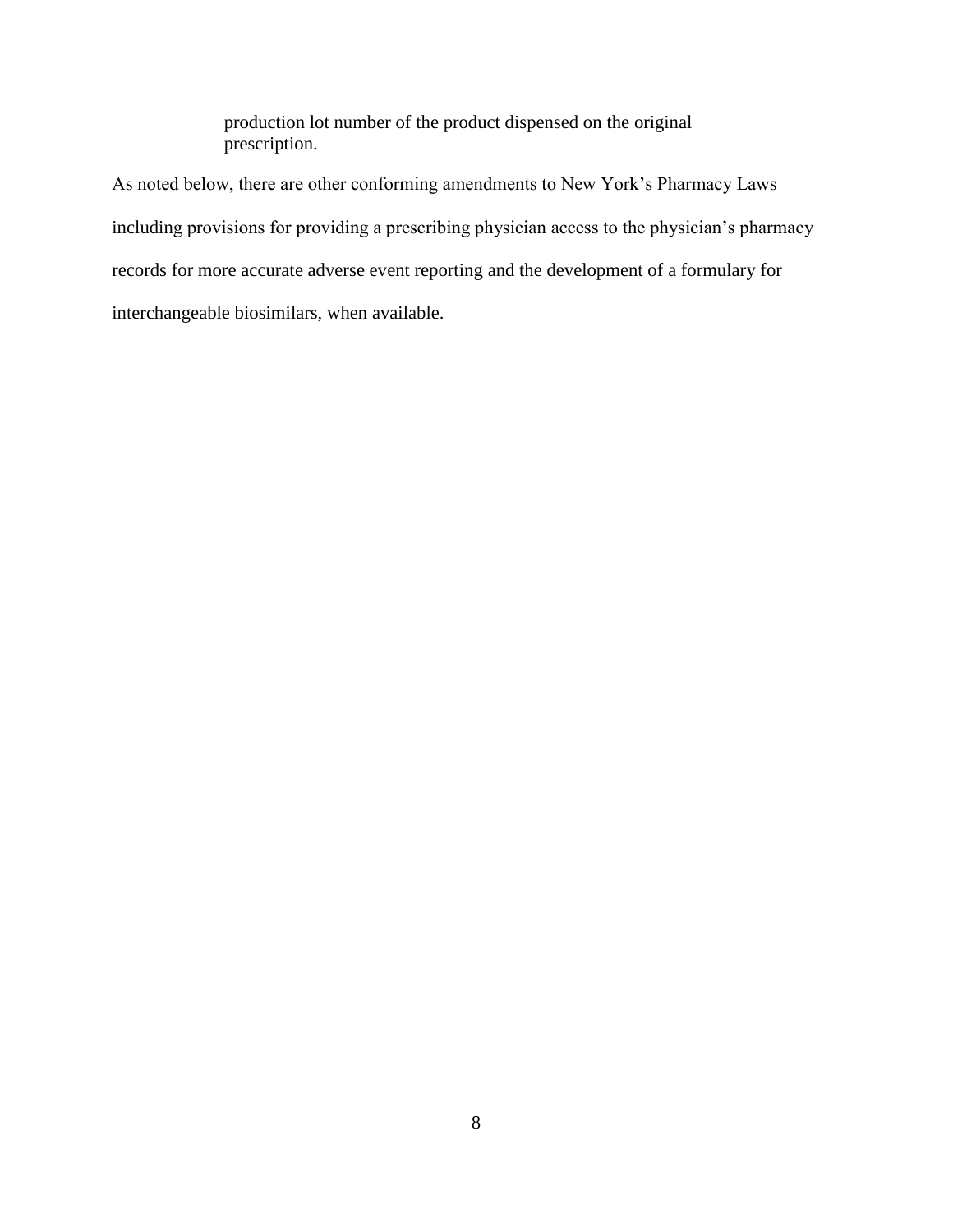## **IV. Proposed Amendments to New York's Pharmacy Laws to Permit Dispensing**

**Biosimilar Products**

**-Proposed Biosimilars Bill-**

## **An Act Amending Education Law Article 137, Pharmacy and Public Health Law § 206 to Allow for the Substitution of an Interchangeable Biological Product and Enhanced Prescriber Communications for Substitution of Generic Drugs and Interchangeable Biological Products**

## **Education Law, Article 137 Pharmacy**

## **§ 6802. Definitions.**

27. "Biological product" means:"

a. Articles defined as a "biological product" in subsection (i) of section 351 of the Public Health Service Act (42 U.S.C. § 262(i)).

b. Articles that refer to a subset of drugs manufactured in or extracted from biological sources rather than chemically synthesized and can be made of sugars, proteins, nucleic acids, complex combinations of these substances, or may be living entities such as cells and tissues.

c. Examples of biological products include viruses, therapeutic serums, toxins, antitoxins, vaccines, blood, blood components or derivatives, allergenic products, immunoglobulins, products containing cells or microorganisms, gene therapy, and most therapeutic protein products (except any chemically synthesized polypeptide), including monoclonal antibodies, or arsphenamine or derivative of arsphenamine (or any other trivalent organic arsenic compound), applicable to the prevention, treatment, or cure of a disease or condition of human beings.

d. The single biological product licensed under subsection (a) of section 351 of the Public Health Service Act (42 U.S.C. § 262(a)) against which a biological product is evaluated in an application submitted under subsection (k) of the Public Health Service Act (42 U.S.C. § 262(k)) is called the "reference product". Healthcare professionals can prescribe biosimilar and interchangeable biological products as they would prescribe other medications by writing the proprietary name or nonproprietary name on the prescription.

28. "Biosimilar product" means:

a. Articles defined as a "biosimilar product" in subsection (i) of section 351 of the Public Health Service Act (42 U.S.C. § 262(i))

b. FDA has determined under subsection (k) of the Public Health Service Act (42 U.S.C. § 262(k)) is highly similar to a U.S.-licensed reference product notwithstanding minor differences in clinically inactive components, and there are no clinically meaningful differences in terms of safety, purity, and potency between the biosimilar and the reference product.

c. A biosimilar product is not an interchangeable biological product and cannot be substituted for a reference biological product without a new prescription from the Prescriber for the biosimilar product.

29. "Interchangeable Biological Product" means: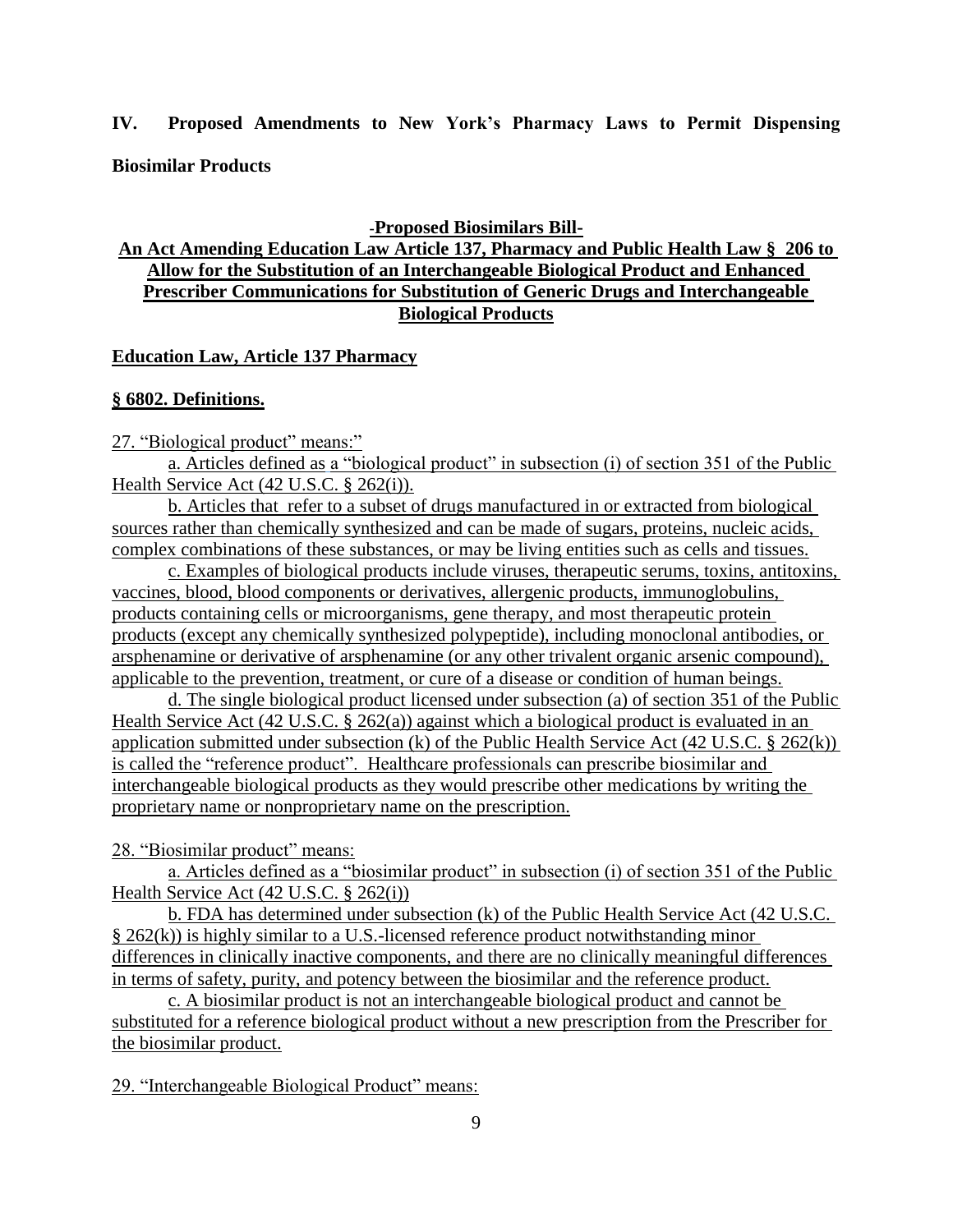a. Articles that meet the definition of a biosimilar product.

b. Articles that further meet the definition of "interchangeable" as defined in subsection (i) of section 351 of the Public Health Service Act  $(42 \text{ U.S.C.} \$ 262(i))$ .

c. FDA has determined under subsection (k) of the Public Health Service Act (42 U.S.C.  $\S$  262(k)) can be expected to produce the same clinical result as the reference product in any given patient and, if administered more than once to an individual, the risk in terms of safety or diminished efficacy of alternating or switching between the use of the biological product and reference product is not greater than the risk of using the reference product without such alternation or switch. FDA will list interchangeable biological products in the "Lists of Licensed Biological Products with Reference Product Exclusivity and Biosimilarity or Interchangeability Evaluations," referred to as the "Purple Book."

d. Under Federal law, an interchangeable biological product can be substituted for the reference product without intervention of the healthcare provider who prescribed the reference product.

*Amendment Explained: New York's Pharmacy Laws define "Drugs" but not biological products. Biological products, however, are a subset of drugs. The concept of an interchangeable biological product is similar but different than a generic drug and requires differentiation from a biosimilar product, which would require a new prescription for dispensing. These definitions are based on prior consensus language in other states (GPhA, BIO, PhRMA endorsed) as well as FDA's language from its "Purple Book": Lists of Licensed Biological Products with Reference Product Exclusivity and Biosimilarity or Interchangeability Evaluations.*

## **§ 6810. Prescriptions.**

5. Records of all prescriptions filled or refilled shall be maintained for a period of at least five years and upon request made available for inspection and copying by a representative of the department or prescribing doctor. Such records shall indicate date of filling or refilling, doctor's name, patient's name and address and the name or initials of the pharmacist who prepared, compounded, or dispensed the prescription, and manufacturer and the production lot number of the product dispensed or the products used in compounding the original prescription. Records of prescriptions for controlled substances shall be maintained pursuant the requirements of article thirty-three of the public health.

6.

a. Every prescription written in this state by a person authorized to issue such prescription shall be on prescription forms containing one line for the prescriber's signature. The prescriber's signature shall validate the prescription. Every electronic prescription shall provide for the prescriber's electronic signature, which shall validate the electronic prescription. Imprinted conspicuously on every prescription written in this state in eight point upper case type immediately below the signature line shall be the words: "THIS PRESCRIPTION WILL BE FILLED GENERICALLY OR WITH AN INTERCHANGEABLE BIOLOGICAL PRODUCT UNLESS PRESCRIBER WRITES 'd a w' IN THE BOX BELOW". Unless the prescriber writes d a w in such box in the prescriber's own handwriting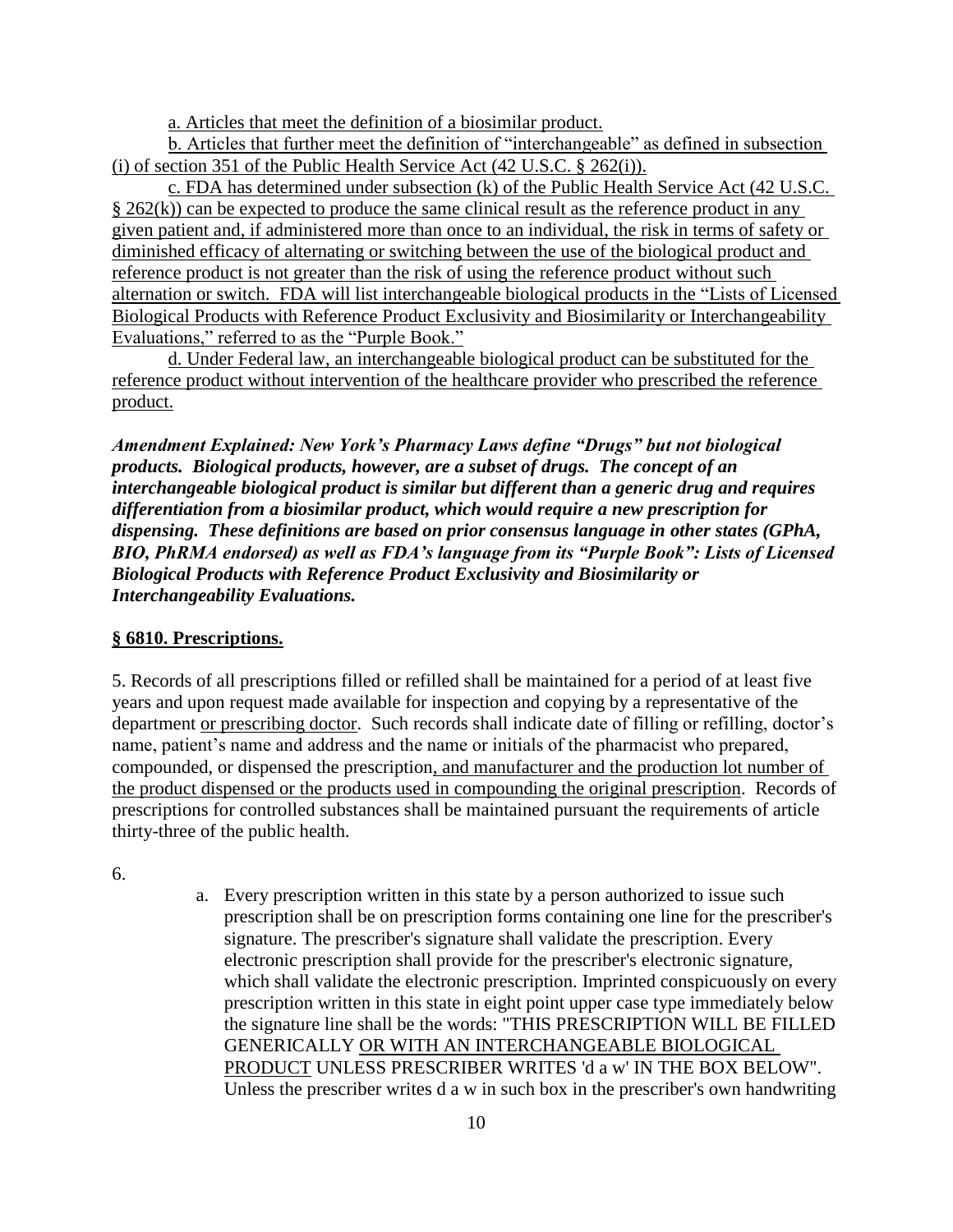or, in the case of electronic prescriptions, inserts an electronic direction to dispense the drug as written, the prescriber's signature or electronic signature shall designate approval of substitution by a pharmacist of a drug product pursuant to paragraph (o) of subdivision one of section two hundred six of the public health law. No other letters or marks in such box shall prohibit substitution. No prescription forms used or intended to be used by a person authorized to issue a prescription shall have 'd a w' preprinted in such box. Such box shall be placed directly under the signature line and shall be three-quarters inch in length and one-half inch in height, or in comparable form for an electronic prescription as may be specified by regulation of the commissioner. Immediately below such box shall be imprinted in six point type the words "Dispense As Written". Notwithstanding any other provision of law, no state official, agency, board or other entity shall promulgate any regulation or guideline modifying those elements of the prescription form's contents specified in this subdivision. To the extent otherwise permitted by law, a prescriber may modify only those elements of the prescription form's contents not specified in this subdivision. Notwithstanding any other provision of this section or any other law, when a generic drug or interchangeable biological product is not available and the brand name drug originally prescribed is available and the pharmacist agrees to dispense the brand name product for a price that will not exceed the price that would have been charged for the generic or interchangeable biological product substitute had it been available, substitution of a generic drug or interchangeable biological product will not be required. If the generic drug or interchangeable biological product is not available and a medical emergency situation, which for purposes of this section is defined as any condition requiring alleviation of severe pain or which threatens to cause disability or take life if not promptly treated, exists, then the pharmacist may dispense the brand name product at his regular price. In such instances the pharmacist must record the date, hour and nature of the medical emergency on the back of the prescription and keep a copy of all such prescriptions.

- b. The prescriber shall inform the patient whether he or she has prescribed a brand name or its generic or interchangeable biological equivalent drug product.
- c.

Following the dispensing of a prescription, the dispensing pharmacist or the pharmacist's designee shall communicate the specific product provided to the patient, including the non-proprietary and any proprietary name of the product, manufacturer, and lot number. The communication shall be conveyed by making an entry in an interoperable electronic medical records system or through an electronic prescribing technology, or a pharmacy benefits management system, or pharmacy record that is electronically accessible by the prescriber, if available. The pharmacist shall record the name of the manufacturer and the production lot number of the product dispensed on the original prescription.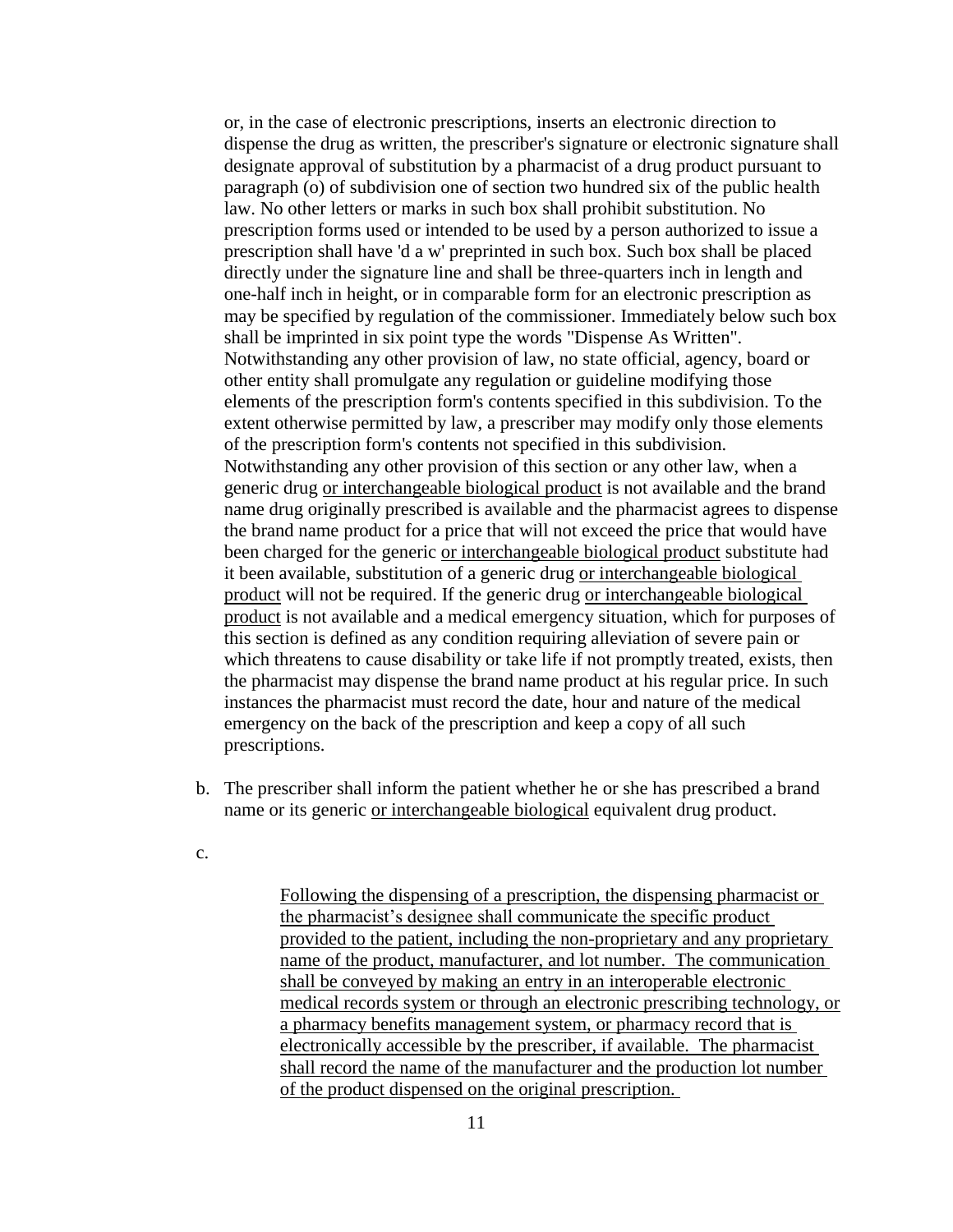- d. The provisions of this subdivision shall not apply to a hospital as defined in article twenty-eight of the public health law.
- e. No prescriber shall be subjected to civil liability arising solely from authorizing, in accordance with this subdivision, the substitution by a pharmacist of a drug or interchangeable biological product pursuant to paragraph (o) of subdivision one of section two hundred six of the public health law.

*Amendment Explained: New York's Pharmacy Laws permit the substitution of generic equivalent drugs but does not explicitly include interchangeable biological products. These amendments would permit a pharmacist to substitute an interchangeable biological product for a reference biological product as it does for generic equivalent drugs without civil liability. These amendments also add a provision for pharmacists to include manufacturer and lot number information in all prescriptions filled and affirmative rights for prescribers to obtain records of prescriptions filled by their patients, leading to enhanced pharmacovigilance data for manufacturers and the public health system. These provisions are based in part on prior consensus language in other states (GPhA, BIO, PhRMA endorsed) for the inclusion of interchangeable biological products and use of electronic reporting for certain interchangeable biological product dispensing. These requirements will enable physicians to more accurately report adverse events at the pharmacy level or through electronic prescription methods if available.*

#### **§ 6816 Omitting to label drugs, or labeling them wrongly**

1. a. Any person, who, in putting up any drug, medicine, or food or preparation used in medical practice, or making up any prescription, or filling any order for drugs, medicines, food or preparation puts any untrue label, stamp or other designation of contents upon any box, bottle or other package containing a drug, medicine, food or preparation used in medical practice, or substitutes or dispenses a different article for or in lieu of any article prescribed, ordered, or demanded, except where required pursuant to §6816-a of this article, or puts up a greater or lesser quantity of any ingredient specified in any such prescription, order or demand than that prescribed, ordered or demanded, except where required pursuant to paragraph (g) of subdivision two of section three hundred sixty-five-a of the social services law, or otherwise deviates from the terms of the prescription, order or demand by substituting one drug for another, except where required pursuant to §6816-a of this article, is guilty of a misdemeanor; provided, however, that except in the case of physicians' prescriptions, nothing herein contained shall be deemed or construed to prevent or impair or in any manner affect the right of an apothecary, druggist, pharmacist or other person to recommend the purchase of an article other than that ordered, required or demanded, but of a similar nature, or to sell such other article in place or in lieu of an article ordered, required or demanded, with the knowledge and consent of the purchaser. Upon a second conviction for a violation of this section the offender must be sentenced to the payment of a fine not to exceed one thousand dollars and may be sentenced to imprisonment for a term not to exceed one year. The third conviction of a violation of any of the provisions of this section, in addition to rendering the offender liable to the penalty prescribed by law for a second conviction, shall forfeit any right which he may possess under the law of this state at the time of such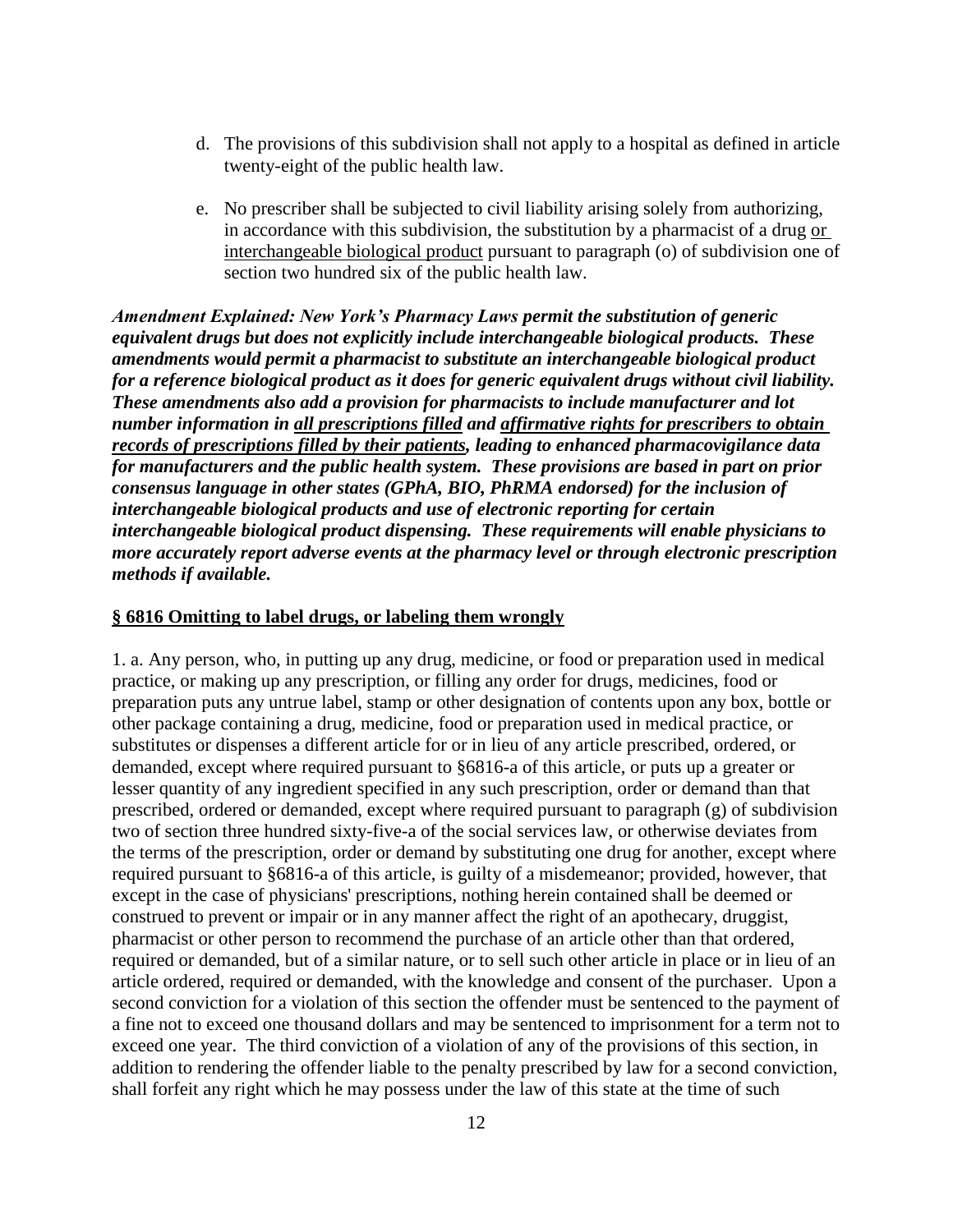conviction, to engage as proprietor, agent, employee or otherwise, in the business of an apothecary, pharmacist, or druggist, or to compound, prepare or dispense prescriptions or orders for drugs, medicines, or foods or preparations used in medical practice; and the offender shall be by reason of such conviction disqualified from engaging in any such business as proprietor, agent, employee or otherwise or compounding, preparing or dispensing medical prescriptions or orders for drugs, medicines, or foods or preparations used in medical practice.

b. The provisions of this section shall not apply to the practice of a practitioner who is not the proprietor of a store for the dispensing or retailing of drugs, medicines, and poisons, or who is not in the employ of such a proprietor, and shall not prevent practitioners from supplying their patients with such articles as they may deem proper, and except as to the labeling of poisons shall not apply to the sale of medicines or poisons at wholesale when not for the use or consumption by the purchaser; provided, however, that the sale of medicines or poisons at wholesale shall continue to be subject to such regulations as from time to time may be lawfully made by the board of pharmacy or by any competent board of health.

c. The provisions of this section shall not apply to a limited pharmacy which prepares a formulary containing the brand names and the generic nonproprietary names of drugs and of manufacturers which it stocks, provided that it furnishes a copy of such formulary to each physician on its staff and the physician signs a statement authorizing the hospital to supply the drug under any generic or nonproprietary name listed therein and in conformity with the regulations of the commissioner of education.

2. For the purposes set forth in this section, the terms prescription, order or demand shall apply only to those items subject to provisions of §6810(1) of this chapter. The written order of a physician for items not subject to provisions of §6810(1) of this chapter shall be construed to be a direction, a fiscal order or a voucher.

## *Amendment Explained: New York's Pharmacy Laws mentions drugs, which includes the subset of biological products as defined above. The term "generic name" is replaced with "nonproprietary name" to include biological products.*

## **§6816-a When substitution is required**

1. A pharmacist shall substitute a less expensive drug product containing the same active ingredients, dosage form and strength as the drug product prescribed, ordered or demanded, provided that the following conditions are met:

(a) The prescription is written on a form which meets the requirements of §6810(6) of this article and the prescriber does not prohibit substitution, or in the case of oral prescriptions, the prescriber must expressly state whether substitution is to be permitted or prohibited. Any oral prescription that does not include such an express statement shall not be filled; and

(b) The substituted drug product is contained in the list of drug products established pursuant to paragraph (*o*) of subdivision one of §206 of the public health law; and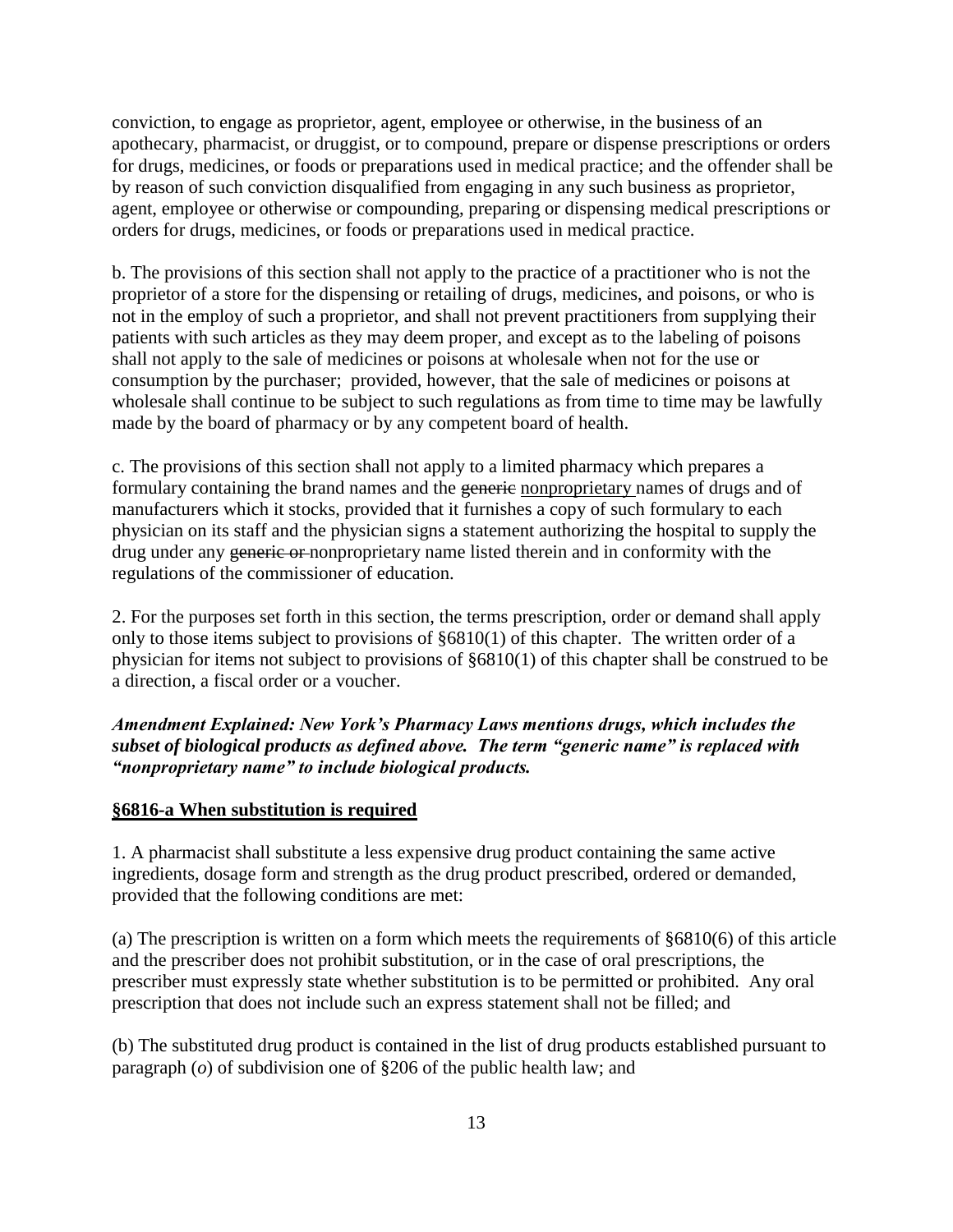(c) The pharmacist shall indicate on the label affixed to the immediate container in which the drug is sold or dispensed the name and strength of the drug product and its manufacturer unless the prescriber specifically states otherwise. The pharmacist shall record on the prescription form the brand name or the name of the manufacturer of the drug product dispensed.

2. In the event a patient chooses to have a prescription filled by an out of state dispenser, the laws of that state shall prevail.

*No Amendment Required: Because biological products are a subset of drugs, this section does not appear to require modification if Public Health Law § 206 is amended as provided below or with similar language to include interchangeable biological products in the substitutable drug product list. The concept of "less expensive" is a function of New York developing a list of drugs and drug prices to make such a determination for substitution decisions by pharmacists/pharmacies.*

### Public Health Law § 206. Commissioner; general powers and duties. 1. The commissioner shall:

(o) establish and publish a list of drug products, each of which shall meet the following conditions:

(1) The drug product has been certified or approved by the commissioner of the Federal Food and Drug Administration as being safe and effective for its labeled indications for use, and a new-drug application, biological license application, or an abbreviated new-drug application approved pursuant to the Federal Food, Drug, and Cosmetic Act is held for such drug product; and

(2) The commissioner of the Federal Food and Drug Administration has evaluated such drug product as pharmaceutically and therapeutically equivalent and has listed such drug product on the list of approved drugs products with the therapeutic equivalence evaluations, provided, however, that the list prepared by the commissioner shall not include any drug product which the commissioner of the Federal Food and Drug Administration has identified as having an actual or potential bioequivalence problem; or.

(3) The commissioner of the Federal Food and Drug Administration has evaluated such biological product as highly similar to a U.S.-licensed reference product and for which the FDA has determined that there are no clinically meaningful differences between the biosimilar and the reference product and that can be expected to produce the same clinical result as the reference product in any given patient and, if administered more than once to an individual, the risk in terms of safety or diminished efficacy of alternating or switching between the use of the biological product and reference product is not greater than the risk of using the reference product without such alternation or switch and has listed such biological product as an interchangeable biologic for a reference product on the list of licensed biological products with reference product exclusivity and biosimilarity or interchangeability evaluations, provided, however, that the list prepared by the commissioner shall not include any biological product which the commissioner of the Federal Food and Drug Administration has identified has having an actual or potential biosimilarity or interchangeability problem.